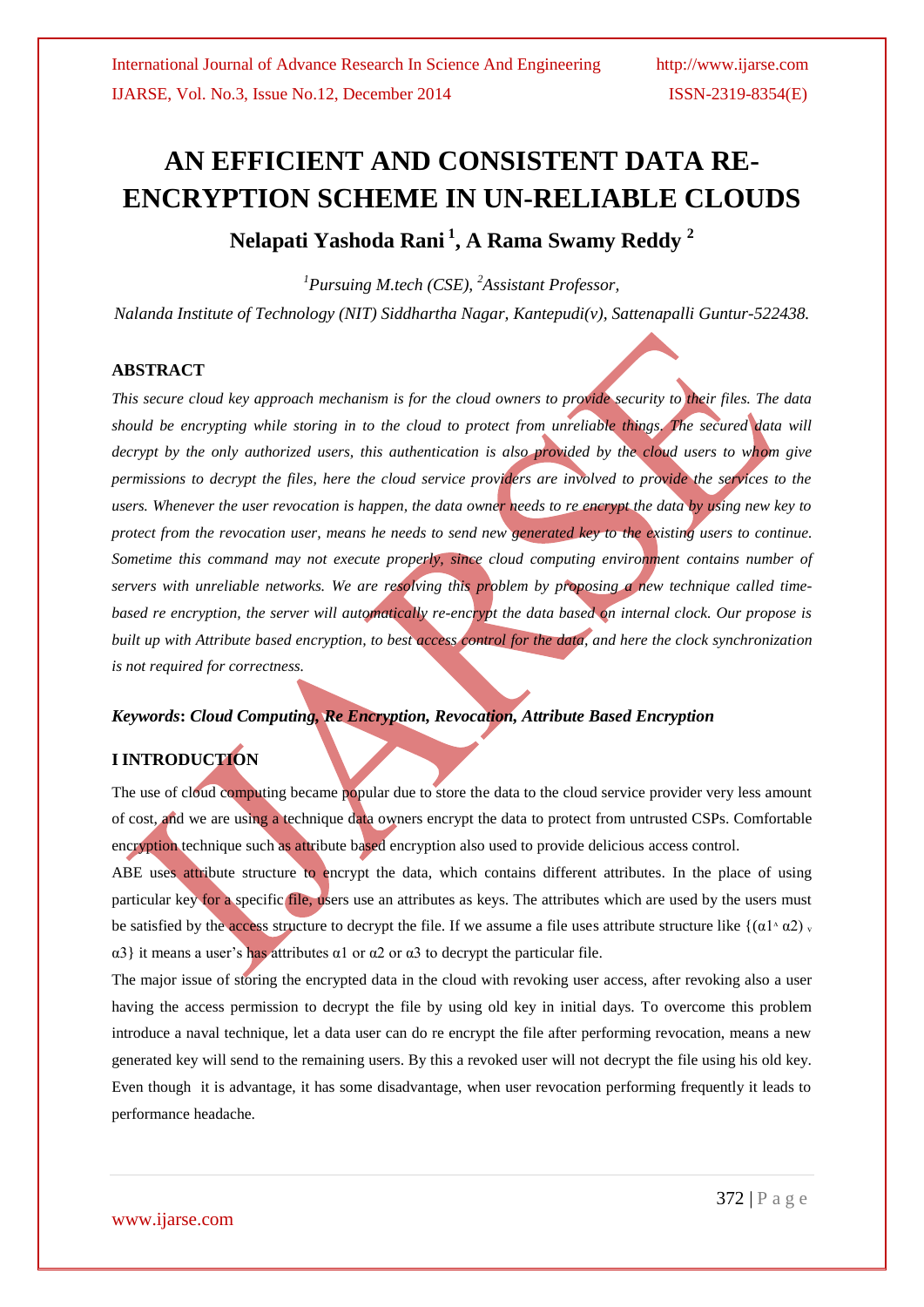The proxy re-encryption mechanism is an alternative solution for the above issue. This technique gets the advantage from the releasing resources in the cloud to re-encrypt the data. This technique also called as command driven re encryption technique, where the cloud performs re-encryption by getting the commands from data owners.



### **Fig. A: Typical Cloud Environment.**

However the command driven re-encryption technique will not consider in the cloud architecture. Because the cloud servers are distributed, the data owners need to prevent the replication of data from multiple servers to quick access. As a distributed environment the cloud known the common failures due to server crashes and network problems. The re-encryption commands send by the data owner not spread to all the servers, it may leads to some risks.

By considering the cloud environment which is showed in Fig-1, the data owner may store their data in to CS1, CS2, CS3, CS4, the re-encryption command sent by the data owner will store in the CS4, to provide security to the data it needs to reach remaining CSPSs, due to network outage, if re-encryption command not reach to CS2. CSPs, did not re-encrypt the data, If the revoked user sends request to CS2, he will get the old cipher text, he can decrypt the data by using his old key.

The best solution is each server needs to independently re-encrypt the data without getting any command from the data owner. In this paper we are proposing a technique is reliable re-encryption in unreliable cloud (The R3 schema). R3 is a time based re-encryption mechanism, it allows every cloud automatically re-encrypt the data based on its internal clock. The common idea behind the R3 technique is link the data with access control and access time. Every user will provide a key which is linked with attribute and attribute effected time. Data can be decrypted by the user using by the key with attribute satisfied the access control. Contrasting from the reencryption command technique, the data owner and CSP share the key, with this every cloud server will re encrypt the data by the updating the access time conferring its internal time.

Even with R3 pattern depends on time, it doesn't need exact clock synchronization from all cloud servers. Traditional clock synchronization mechanisms that confirms loose clock synchronization in the cloud enough.

#### **II RELATED WORK**

Lot of researchers have proposed so many techniques for storing the encrypted data to secure from CSP. With the previous approach the user revocation was done with third party to re-encrypt the data, with this the revoked user no longer decrypt the data with old key. This solution is an example, the users come with an issue, and the re-encryption key is to untrusted servers to re – encrypt the data. This solution uses PRE, by using this server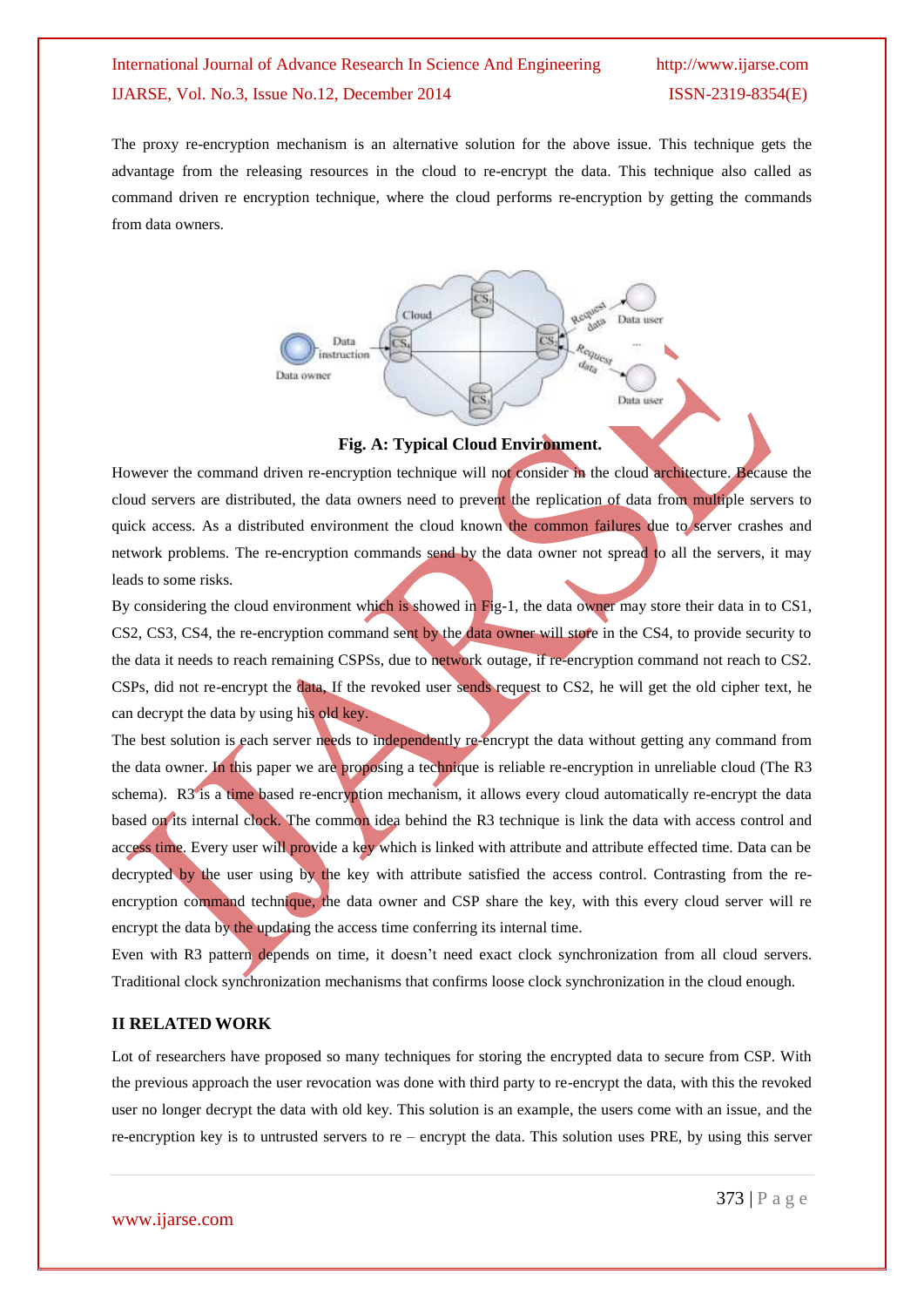convert stored cipher text another cipher, which will decrypt with different key. In this process the server don't have chance to learn about the content of cipher text and decryption keys.

ABE is a novel cryptographic technique for effective well access control. In the Hierarchical Attribute Based Encryption (HABE) technique is introduced to reach high performance and delegation. The difference between previous work and our new work is, here no need to depend on clouds infrastructure to be consistent in order to confirm correctness.

Our pattern trusts on re-encrypt the data on time. Though, the internal clock of every server is different from one server to another server. There are lot of solutions for this problem, for a while, introduces a probabilistic synchronization clock pattern. Which delegate a message to get the remote servers exact clock. K Romal used the delay of the message to know the maximum deference between communicating nodes to synchronized clock. L. Autonlpus introduced a clock synchronized pattern for cloud environment. In this authoritative time shared by the participants to access the file. By using this technique achieves the loose synchronization in cloud environment and to regulate the maximum time deference between data owner and every cloud server, our R3 pattern always reached correct access control in untrustworthy clouds.

#### **III PRELIMINARY**

#### **3.1 Problem Formulation**

We study the cloud computing environment contains data owners, cloud service providers and multiple data users.

**TABLE 1**



The data owners stores his data in the form set of files

F1, F2….. Fn, to the cloud servers. Before uploading the data in to CSP, data owner needs to encrypt that, the data user who ever want to download first he needs to get associated key from the data owner, then he will decrypt the data file. The data owner can have a permission to update the data after uploading into CSP.

Every file encrypted with two parameters one time slicing second one is attribute. Here we divide the time into time slice, each time slice length is equal. We represent a time slice with TS, with subscript of where  $TS_i = [t_i, t_j]$  $t_{i+1}$ . Attributes are arranged in access structure regulates, which control the access control with a file. A file uses attribute structure like  $\{(a1^\wedge a2)^\vee, a3\}$  it means a user's has attributes  $\alpha 1$  or  $\alpha 2$  or  $\alpha 3$  to decrypt the particular file. If a key satisfied time slice and access structure then only a file will be decrypt.

www.ijarse.com

374 | P a g e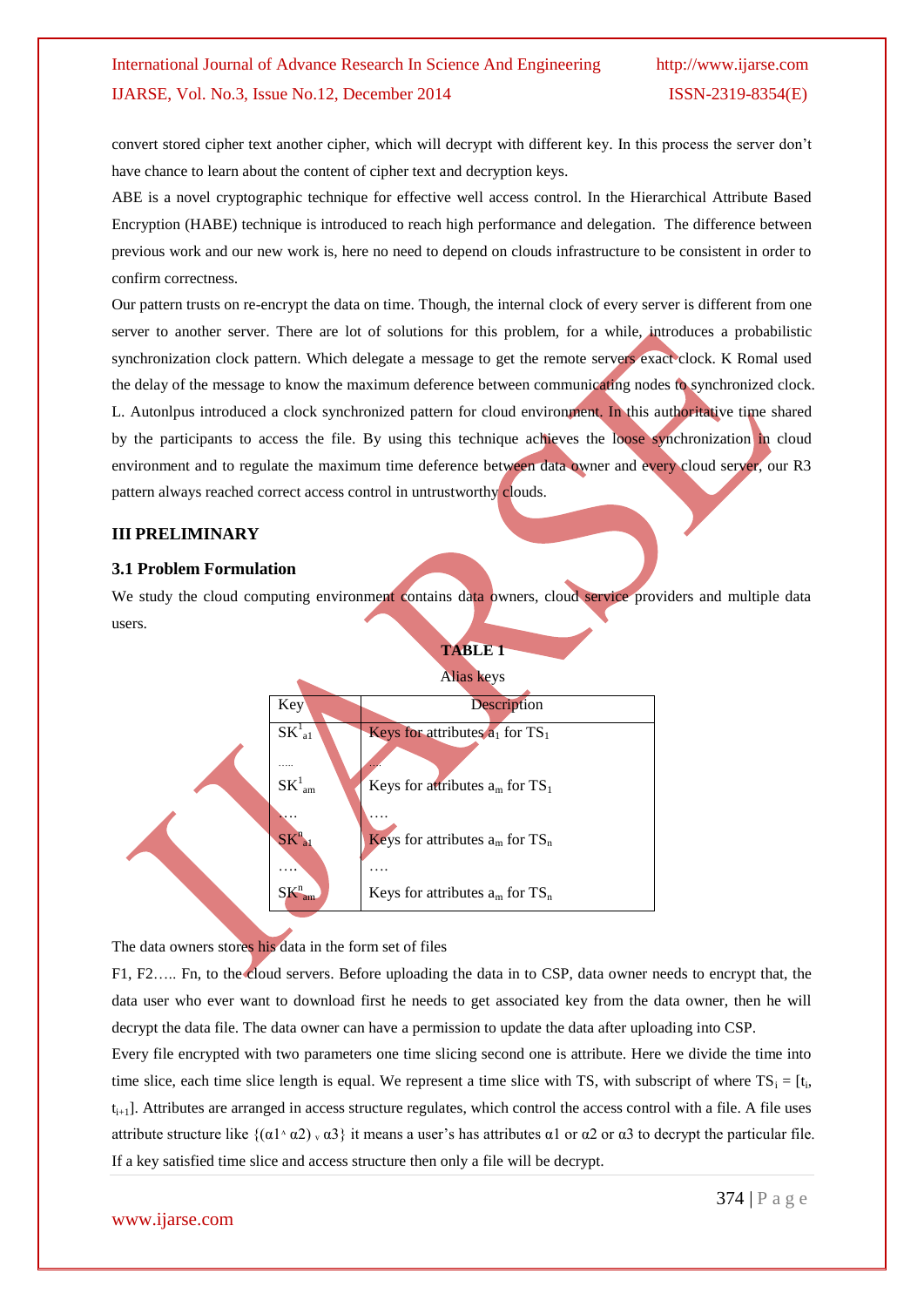A data user authenticated by the data user, then only he will get the key, which will associated attribute key and length of the time,

The security needs of R3 pattern is as follow

- 1) **Access control correctness.** This needs that a data user cannot decrypt the file with illegal keys.
- 2) **Data consistency.** This needs that all data users who wish file *F*, should gain the same information in the same time slice.
- 3) **Data confidentiality.** Here the CSP is not treated as valid data user, the data user to know content of the file he required valid key.
- 4) **Efficiency.** The cloud service provider will not re encrypt the file un necessarily, If a file not requested by any data user, that file will not re encrypt by the CSP.

## **3.2 Adversary model**

Our system considering two types of adversaries, one is the CSP and another one is malicious data users. The CSPs are very truthful but they have some curiosity to know the additional information about the file. The malicious data user will try to access the data even though he is unauthorized access, this adversary pose the invalid key, the malicious data user can send request to any server in the cloud, the curiosity CSP and malicious data users are exist to threat the data.



## **TABLE II SUMMARY OF NOTATIONS**

## **IV BASIC R3**

In this Basic R3 we deliberate some conditions like the data user and cloud server will share synchronized clock, here no transmission delay while they are performing read and write operations.

www.ijarse.com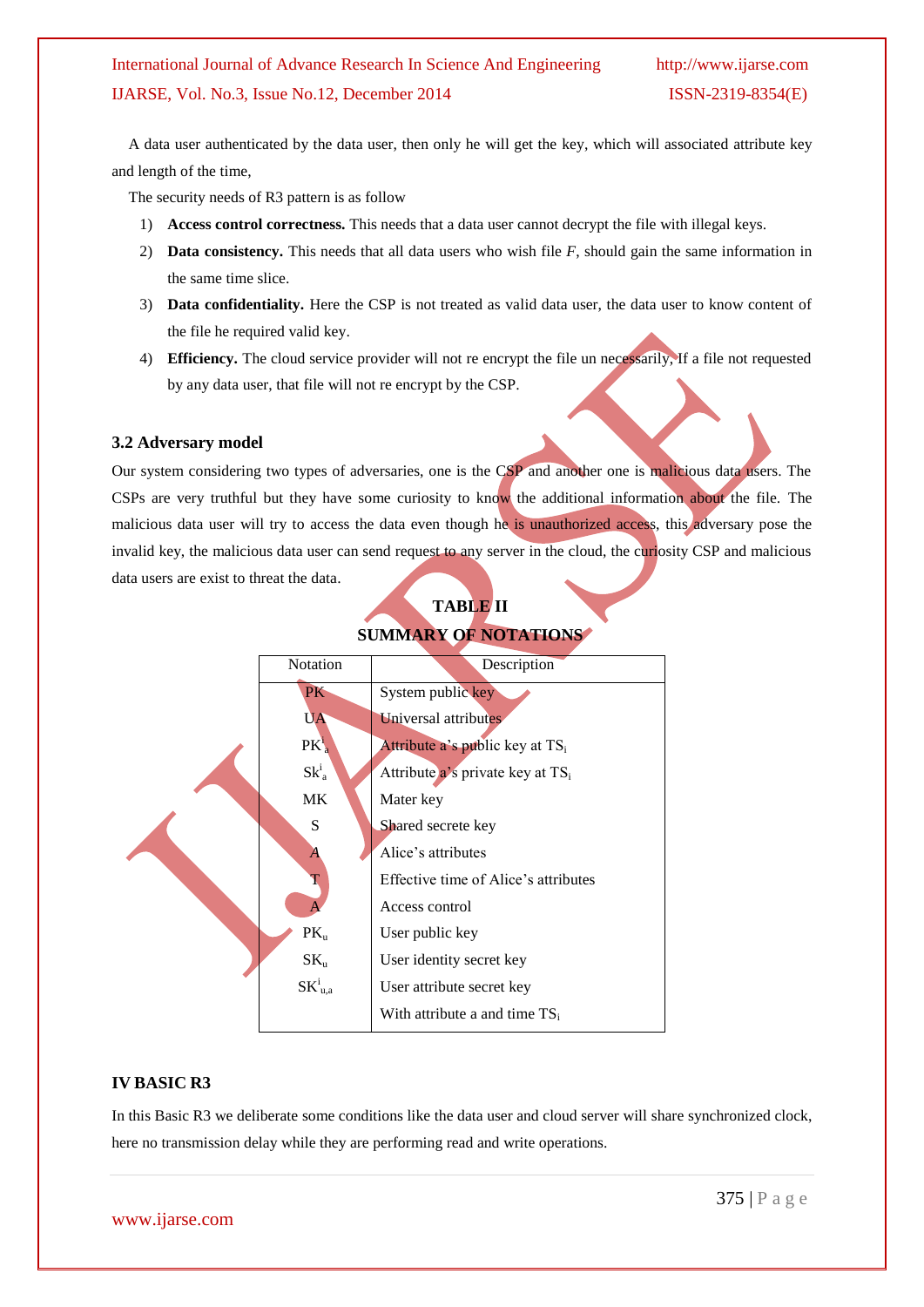#### **4.1 Intuition**

The owner of the data will first generate sharable secrete key with CSP, after he will encrypt every file using suitable attribute structure and time slice, that data uploaded to CSP, the CSP will copy to all the cloud servers, every cloud server will have a copy of sharable secrete key.

For example a cloud server stores an encrypted file F with TS<sub>i</sub>. When a user request to cloud server, the cloud server will uses its own clock to know the time slice. If the current time slice is  $TS_{i+k}$ , he will re encrypt the file F with TSi+k without get any command from data owner. While performing this process the CSP will not get the information about the cipher text and newly generated decrypt keys, only the users with key satisfying A with  $TS_{k+1}$ can decrypt file F.

### **4.2 Protocol Description**

We segregate the description of R3 pattern in to 3 parts: one is owner initialization, data user read operation, data owner write operation. We depend on following functionalities. Table 2 shows the representation used in the description.

**Algorithm** 1 Basic R3 (Synchronized clock with no delays)

**While** get a write command W (F, seqnum) at particular TS<sub>i</sub>, violate the write command at the end of TS<sub>i</sub> While get the read command  $R(F)$  at  $TS_i$  perform re encrypt the file with  $TS_i$ .

- 1) *Data owner initialization*: To initiate the system the data owner setup a function, if the data owner wants to upload a file F to CSP, it first describe the access control structure A to F, and control the time slice  $Ts_i$ , finally it perform the encrypt function with A and  $TS_i$  to produce the cipher text, when the data owner wants to allocate set of attributes in a time period to the data user, it needs to run *GenKey* function to generate the key and accurate time slice for Alice.
- 2) Data user read data: When data user Alice wants to download the file F, at that time he needs to send access command to cloud server, whenever the cloud server gets the read command he will perform re encryption to re encrypt the file  $F$ , to decrypt the file  $F$  Alice perform decrypt function using key satisfied A and  $Ts_i$
- 3) Data owner written data: If the data owner wants to write the file F at time slice TSi, he needs to send write command to the cloud server in the form of W (F, seqnum). This seqnum is necessary for ordering when data owner sends multiple write commands at one time slice. With data owner, by the receiving write command the cloud server commit it at the end of time slice TS<sub>i</sub>.

## **4.3 Security Analysis**

**Access control correctness.** The acceptance of access control is most susceptible when change the TS. For example Alice has the keys up to  $TS_i$ , The Bob has the keys starting from the  $TS_{i+1}$ . The data owner changes his file F to F', assume the data owner requesting for file f at TSi he will get F, if he requesting for a file at  $TS_{i+1}$ he will get F', otherwise if a Alice having the capable to get the file F' at TS<sub>i</sub> (Attack 1) and Bob has the capable to get the file F at  $TS_{i+1}(Attack 2)$ .

www.ijarse.com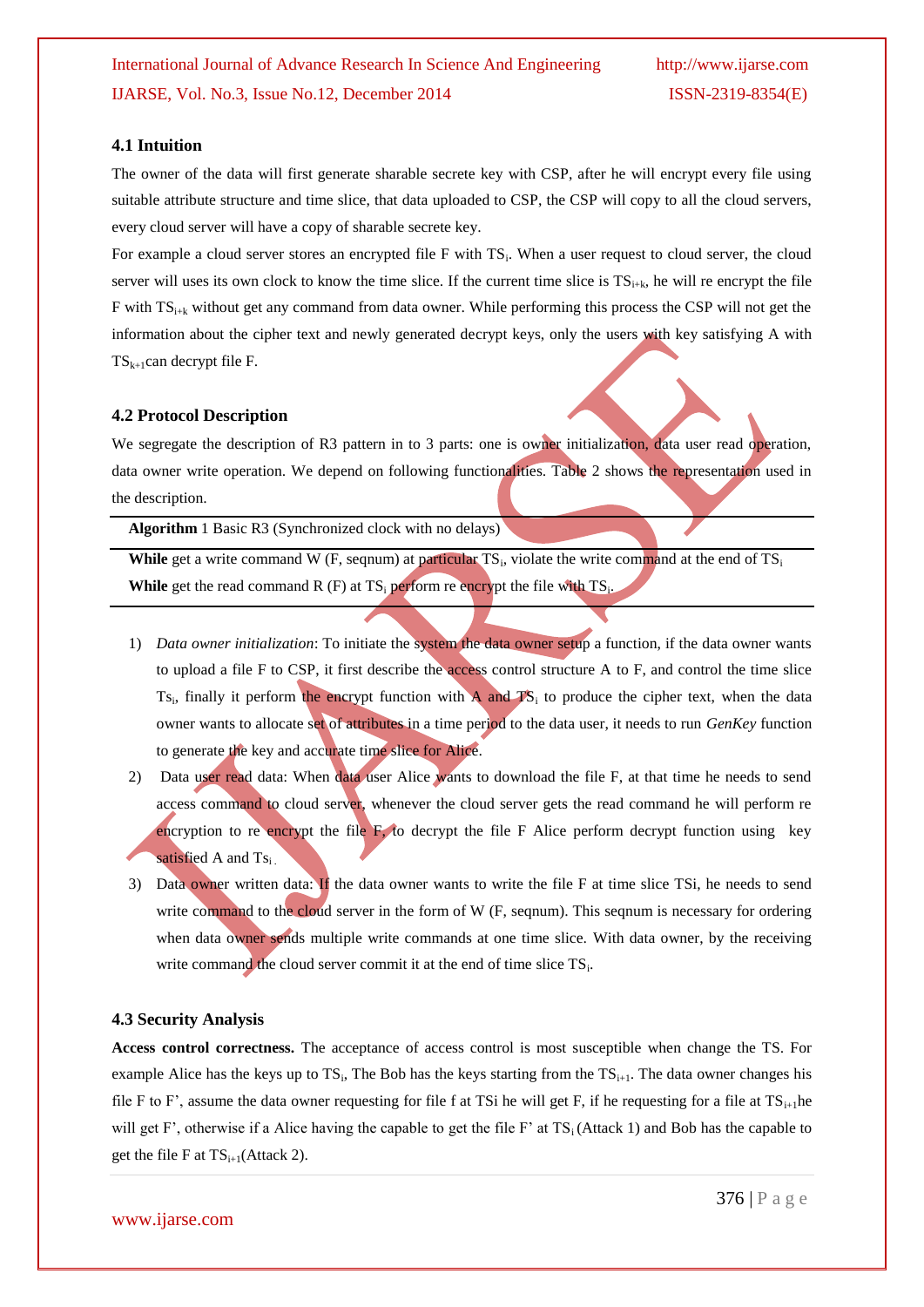In the Attack 1, the best time to do attack is before  $t_{i+1}$ , and Alice has permission to decrypt the file up to  $t_{i+1}$ . After reaching the cloud server will violate the write command as well as his own clock, with the data owner does not have permissions after the change, if he trying to access he will not get anything, this is attack fail. In the Attack 2 the best time to attack is after  $t_{i+1}$ . And Bob has permissions to decrypt after  $t_{i+1}$  in the earlier to  $t_{i+1}$  The Bob does not have valid key to access the file.

**Data Consistency.** This property needs the user to send the query with in same time TS, must get same data. Example Alice and Bob have the valid keys to access the file specific time slice.

We first reminder that any write command after Alice and before Bob does not on the correctness of the R3 pattern due to this command is violated at  $t_{i+1}$ . Moreover, we have to guarantee that all the write commands violated at  $t_i$  must have already reached before  $t_i$ . With all servers clocks are insistent and there is no delay. Whatever the write command committed at ti will only be received by the cloud server at ti. Though the data reached to Alice and Bob is consistent.

**Data Confidentiality.** In our pattern we only store the encrypted data, the R3 pattern will provide high confidentiality using HABE, and Keeps the same confidentiality keys to the user, the CSP will not get any useful information without key.

Data efficiency. The CSP will not re encrypt file until he gets request from the data user. Using the properties function ReEncrypt. We know that the cloud server contains the re encryption operations until it gets the access request.



**Fig.3. Attacks to cooperation the property of data consistency**

**Algorithm 2 Extended R3 (a synchronized clock with delay)** 

**while** Obtain a write command  $W(F, ti+1, \text{seanum})$  **do** 

 **if** Current time is earlier than  $t\hat{i}+1 + \alpha$  **then** 

Build Window *i* for file *F*

violate the write command in Window *i* at  $t$ *i*+1 + *α* 

 **else**

Reject the write command

www.ijarse.com

377 | P a g e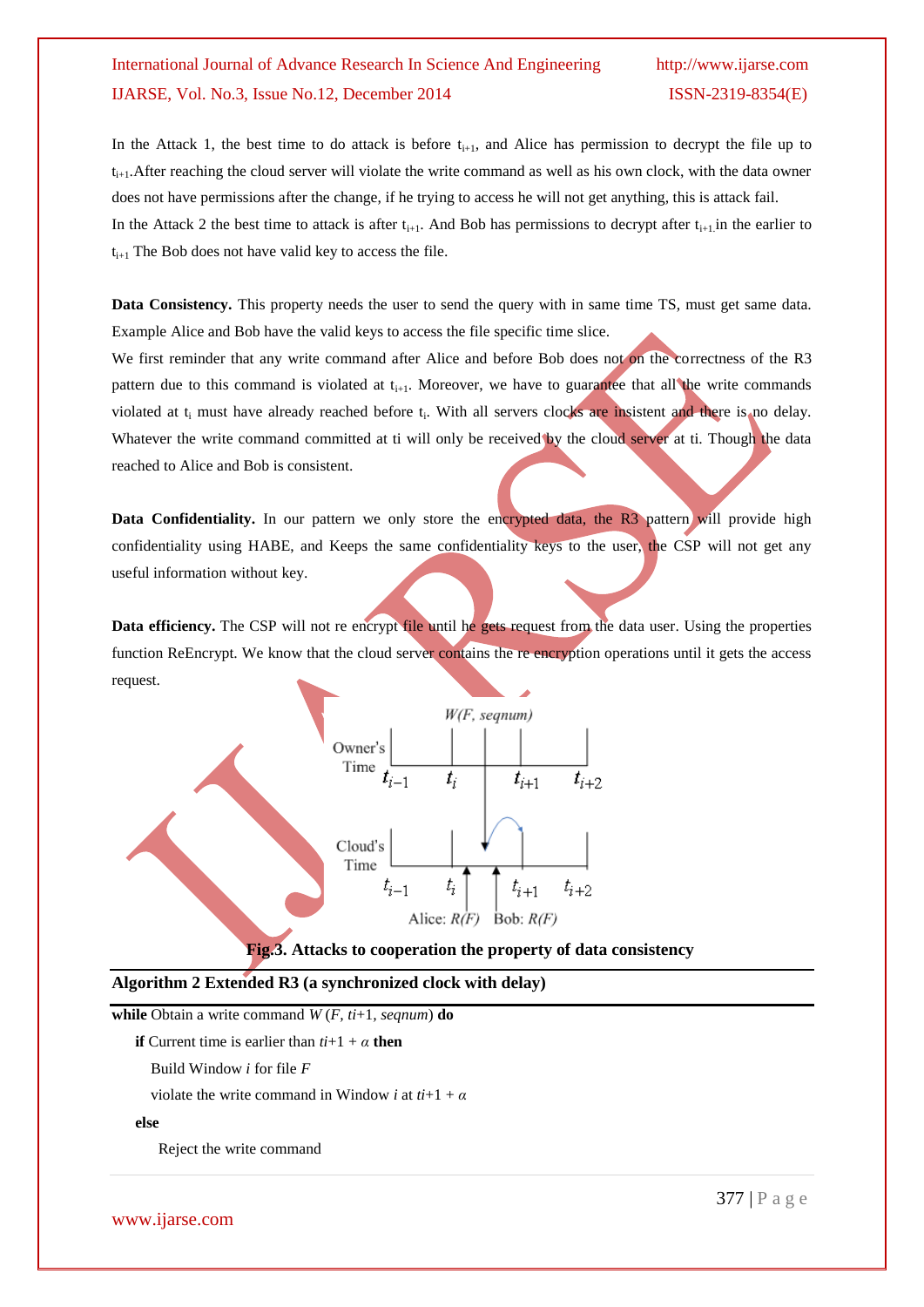Apprise the data owner to send write command earlier

**while** Receive a read request *R* (*F, TSi*) **do if** Current time is later than  $ti+1 + \alpha$  **then** 

Re-encrypt the file in Window *i* with *TSi*

 **else**

Grip on the read command until  $ti+1 + \alpha$ 

### **V EXTENDED R3**

In this session, we are considering the situation where there are no synchronized clocks, the message transmission and the queue delay between the write and read operations.

### **5.1 Protocol Description**

We tenancy the data owner and cloud server approve on maximal waiting time  $\alpha$ , though, the cloud server needs to wait until  $t_{i+\alpha}$  to require the write commands that must be committed at  $t_i$ , and give response to read command to read the data at given TS<sub>i</sub>. The data user and data owner having extra information in their read or write command. When data owner want to change his file  $\overline{F}$  at Tsi, he needs to give a command W (F, t<sub>i+1</sub>, *seqnum*). Here F is file name,  $t_{i+1}$  denotes when the updates are happened, *seqnum* is write command order. If the data user wants to read the file F at  $TS_i$ , he needs to use a command  $R$  (F, TS<sub>i</sub>).

Then we need to remind the maximum time difference between cloud server and data owner. We represent time difference as  $\triangle$ , here  $\triangle$  is not larger than one time slice duration. In another way, when the owner of the data at TS<sub>i</sub>, the time of the cloud server may be at  $TS_{i-1}$  or  $TS_i$  or  $TS_{i+1}$ . We push the data owner send his write command before  $t_{i+1}$ , whenever he want to reflect this update at  $TS_{i+1}$ . Algorithm 2 expresses the cloud server actions.

## **5.2 Security Analysis**

Access control correctness. In this section we need to demonstration how algorithm 2 maintain the access control property using same attack 1 and attack 2 like basic R3 analysis.

In attack 1, the best time for Alice to launch attack is just before  $t_{i+1}$ . Because he only knows the keys to decrypt the data up to  $TS_i$ . But the cloud server will commit his write command at  $t_{i+1}+\alpha$ . Thus Alice will never read F', so his attack fails.

In attack 2, the best time for Bob launch his attack is just after  $t_{i+1}$ . Requesting before  $t_{i+1}$  not help to the Bob, because before he don't have valid key to decrypt the data. Though, the write command committed by the cloud server at  $t_{i+1}+\alpha$ . Footing the all read commands until violet all write commands, so doesn't have chance to read F instead of F'.

**Data consistency.** The cloud server will reject all the read commands until violets the write commands. The Data confidentiality and Data efficiency same as basic R3 pattern.